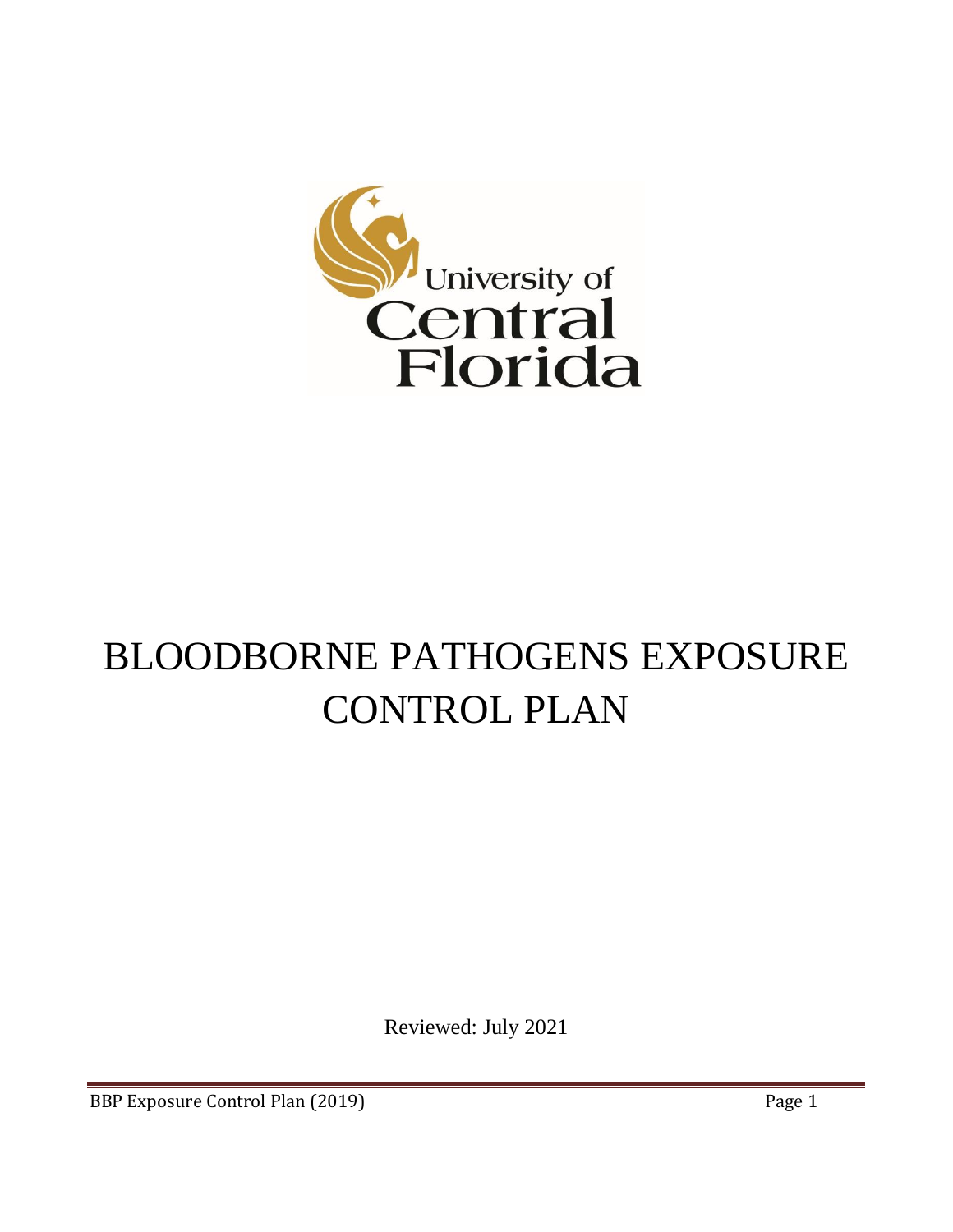# **Revision Table**

| <b>Date</b>    | <b>Description of addition/modification</b>   |  |
|----------------|-----------------------------------------------|--|
| August 28,2019 | Revision and reissue of Exposure Control Plan |  |
| July 15,2021   | Revision and reissue of Exposure Control Plan |  |
|                |                                               |  |
|                |                                               |  |
|                |                                               |  |
|                |                                               |  |
|                |                                               |  |
|                |                                               |  |
|                |                                               |  |
|                |                                               |  |
|                |                                               |  |
|                |                                               |  |
|                |                                               |  |
|                |                                               |  |
|                |                                               |  |
|                |                                               |  |
|                |                                               |  |
|                |                                               |  |
|                |                                               |  |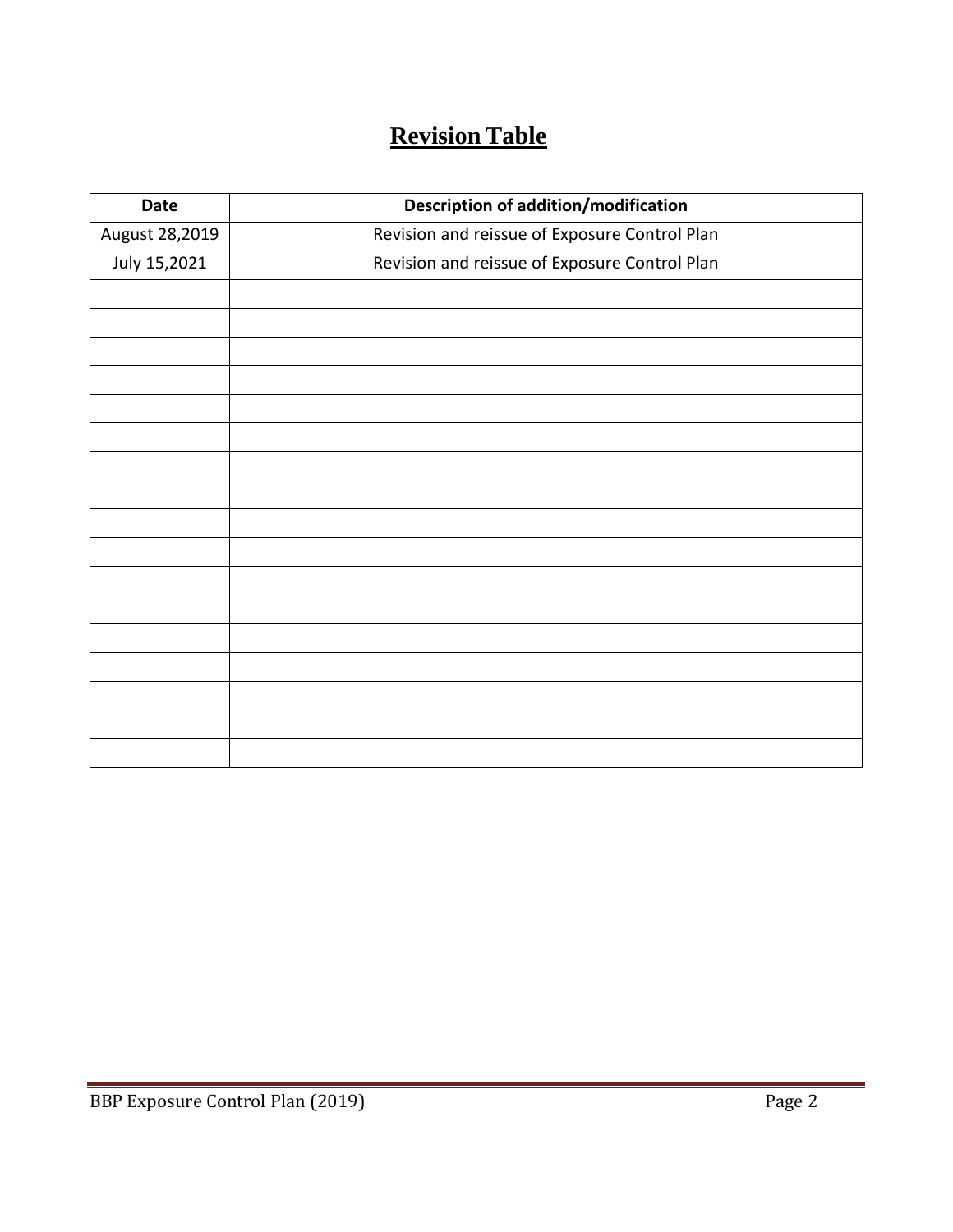## **Table of Contents**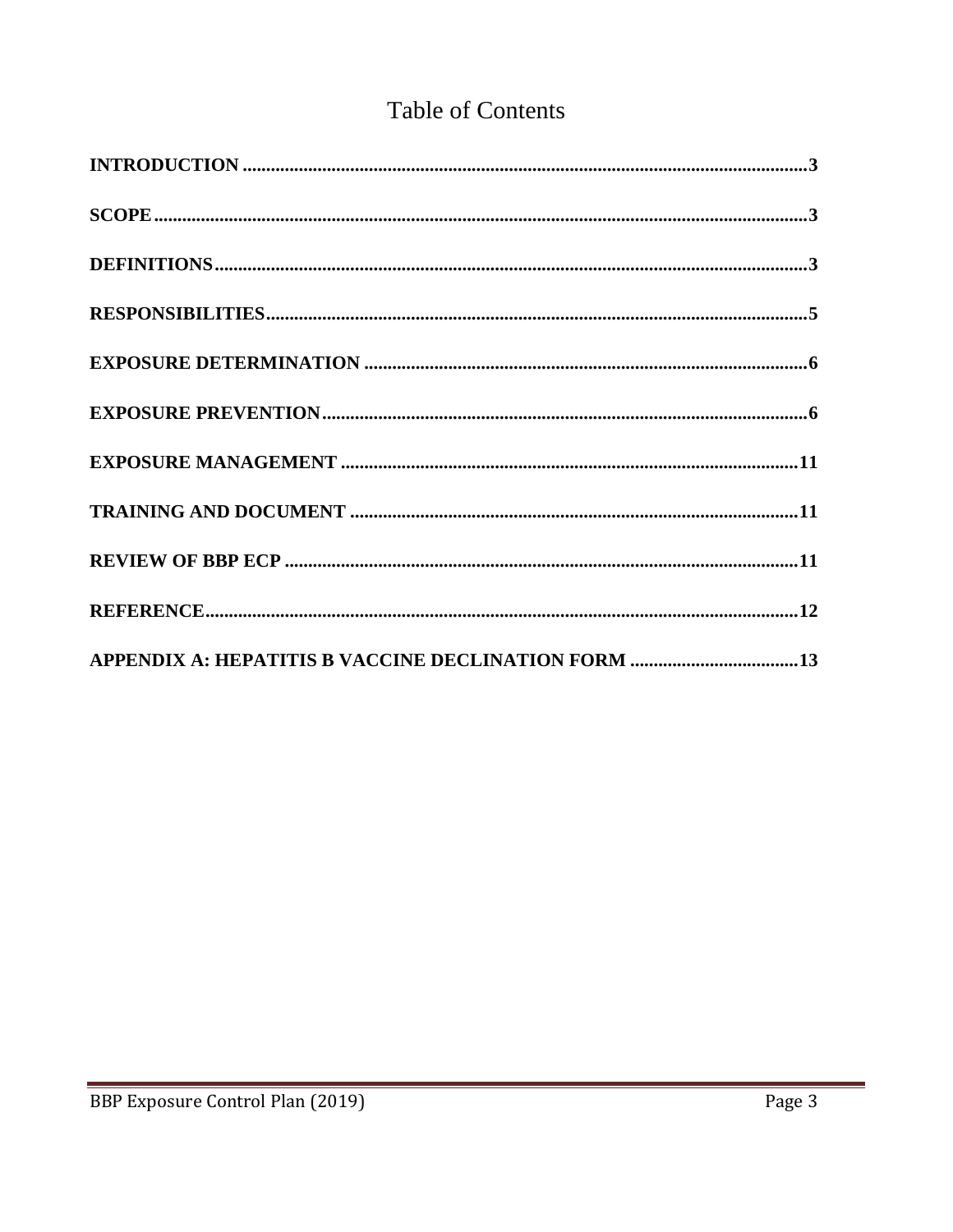#### **INTRODUCTION**

The Bloodborne Pathogen Exposure Control Plan (ECP) has been developed in accordance with the Occupational Safety and Health Administration (OSHA) Bloodborne Pathogen (BBP) Standard, 29 CFR 1910.1030. This ECP serves as a broad-based exposure control plan for all University of Central Florida (UCF) personnel whose occupational tasks or responsibilities include reasonable anticipated risk of exposure to human blood or other potentially infectious materials (OPIM) of human origin, including occupations with non-routine exposure. The purpose of this ECP is to (1) eliminate or minimize employee occupational exposure to blood and OPIM, and (2) comply with the OSHA BBP Standard, 29 CFR 1910.1030.

#### **SCOPE**

The Bloodborne Pathogen Exposure Control Plan (ECP) applies to University of Central Florida employees, including faculty, staff, students, volunteers, contractors, and any personnel who has a potential for occupational exposure to blood or other potentially infectious materials (OPIM). A department or clinical service may choose to administer their own ECP as long as the plan is compliant with the OSHA BBP Standard, 29 CFR 1910.1030 and has been reviewed by the UCF Biosafety Officer (BSO).

#### **DEFINITIONS**

#### **Blood**

Blood refers to human blood, human blood components, and products made from human blood.

#### **Bloodborne Pathogens**

Bloodborne Pathogens are pathogenic microorganisms that are present in human blood and other human body fluids that can cause disease in humans. These pathogens include, but are not limited to, hepatitis B virus (HBV), hepatitis C virus (HCV), and human immunodeficiency virus (HIV).

#### **Clinical Laboratory**

A workplace where diagnostic or other screening procedures are performed on blood or other potentially infectious materials.

#### **Contaminated**

The presence or the reasonably anticipated presence of blood or other potentially infectious materials on an item or surface.

#### **Decontamination**

Decontamination is the use of physical or chemical means to remove, inactivate or destroy bloodborne pathogens on a surface or item to the point where they are no longer capable of transmitting infectious particles, and the surface or item is rendered safe for handling, use, or disposal.

#### **Engineering Controls**

Engineering controls are those controls (e.g., sharps disposal containers, self-sheathing needles) that isolate or remove the bloodborne pathogens hazard from the workplace.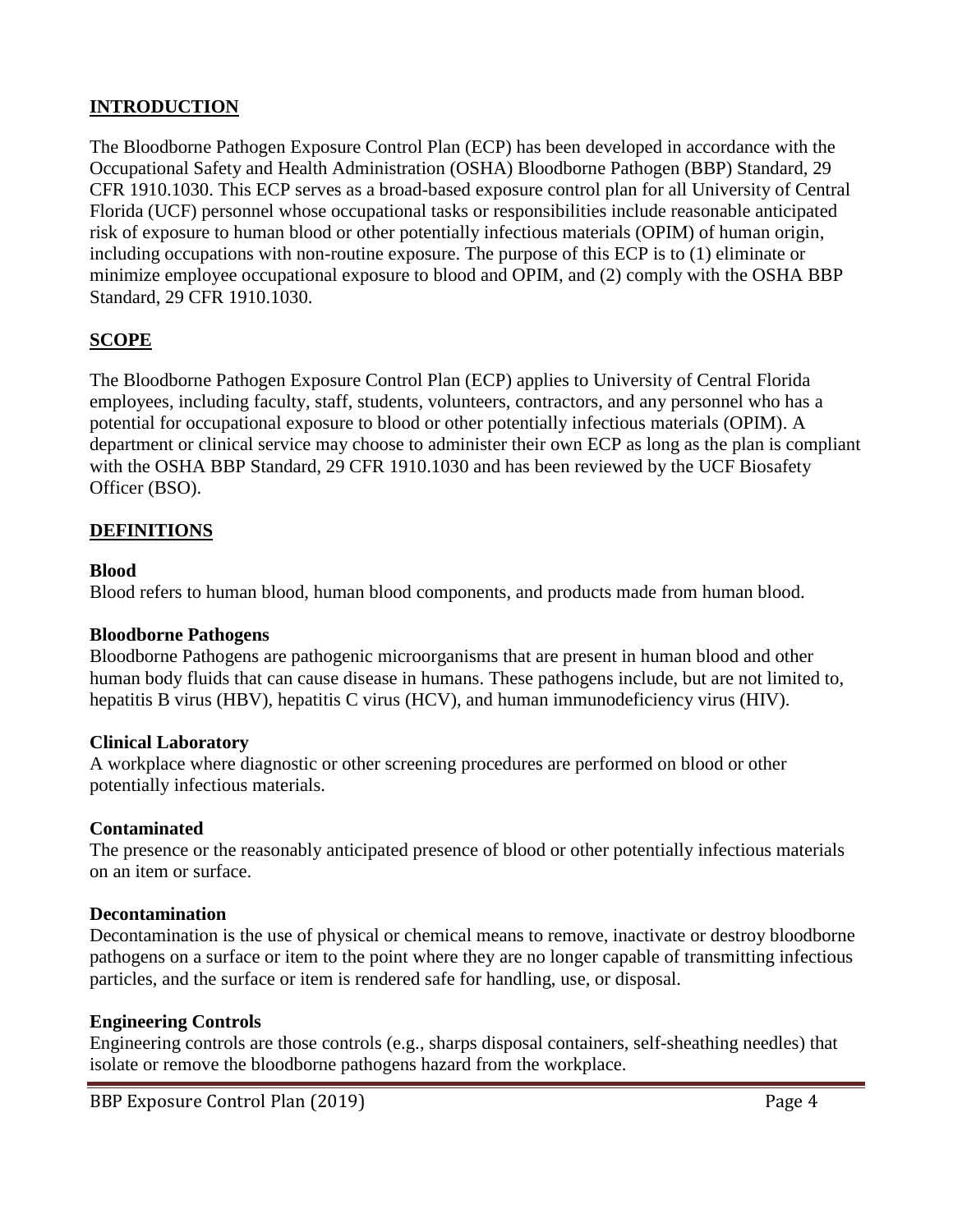#### **Exposure Incident**

An exposure incident is a specific eye, mouth, other mucous membrane, non-intact skin, or parenteral contact with blood or other potentially infectious materials that results from the performance of an employee's duties.

#### **Needle-less systems**

A device that does not use needles for (A) the collection of bodily fluids or withdrawal of bodily fluids after initial venous or arterial access is stabled, (B) the administration of medications or fluids, or (C) any other procedure involving the potential for occupational exposure to bloodborne pathogens due to percutaneous injuries from contaminated sharps.

#### **Occupational Exposure**

Occupational exposure means **reasonably anticipated** skin, eye, mucous membrane, or parenteral contact with blood or other potentially infectious materials that results from the performance of an employee's duties.

#### **Other Potentially Infectious Materials (OPIM)**

Materials other than human blood that are potentially infectious for bloodborne pathogens. These include 1) the following human body fluids: semen, vaginal secretions, cerebrospinal fluid, synovial fluid, pleural fluid, pericardial fluid, peritoneal fluid, amniotic fluid, saliva in dental procedures, any body fluids that are visibly contaminated with blood, and all body fluids in situations where it is difficult or impossible to differentiate between body fluids; 2) any unfixed tissue or organ (other than intact skin) from a human (living or dead); 3) HIV, HBV, or HCV-containing cell or tissue cultures, organ cultures, culture medium or other solutions; and 4) blood, organs, or other tissues from experimental animals infected with HIV, HBV or HCV, or other risk group 2 or greater human pathogens .

#### **Parenteral**

Parenteral means piercing mucous membranes or the skin barrier through such events as needle sticks, human bites, cuts, or abrasions.

#### **Personal Protective Equipment**

Personal protective equipment is specialized clothing or equipment worn by an employee for protection against a hazard. General work clothes (e.g. uniforms, pants, shirts or blouses) not intended to function as protection against a hazard are not considered to be personal protective equipment.

#### **Sharps with Engineered Sharps Injury Protections**

A non-needle sharp or needle device used for withdrawing body fluids, accessing a vein or artery, or administrating medications or other fluids, with built-in safety or a mechanism that effectively reduces the risk of an exposure incident.

#### **Standard Precautions**

The Centers for Disease Control (CDC) **defines Standard Precautions as:** "A set of precautions designed to prevent transmission of HIV, Hepatitis B virus (HBV), and other bloodborne pathogens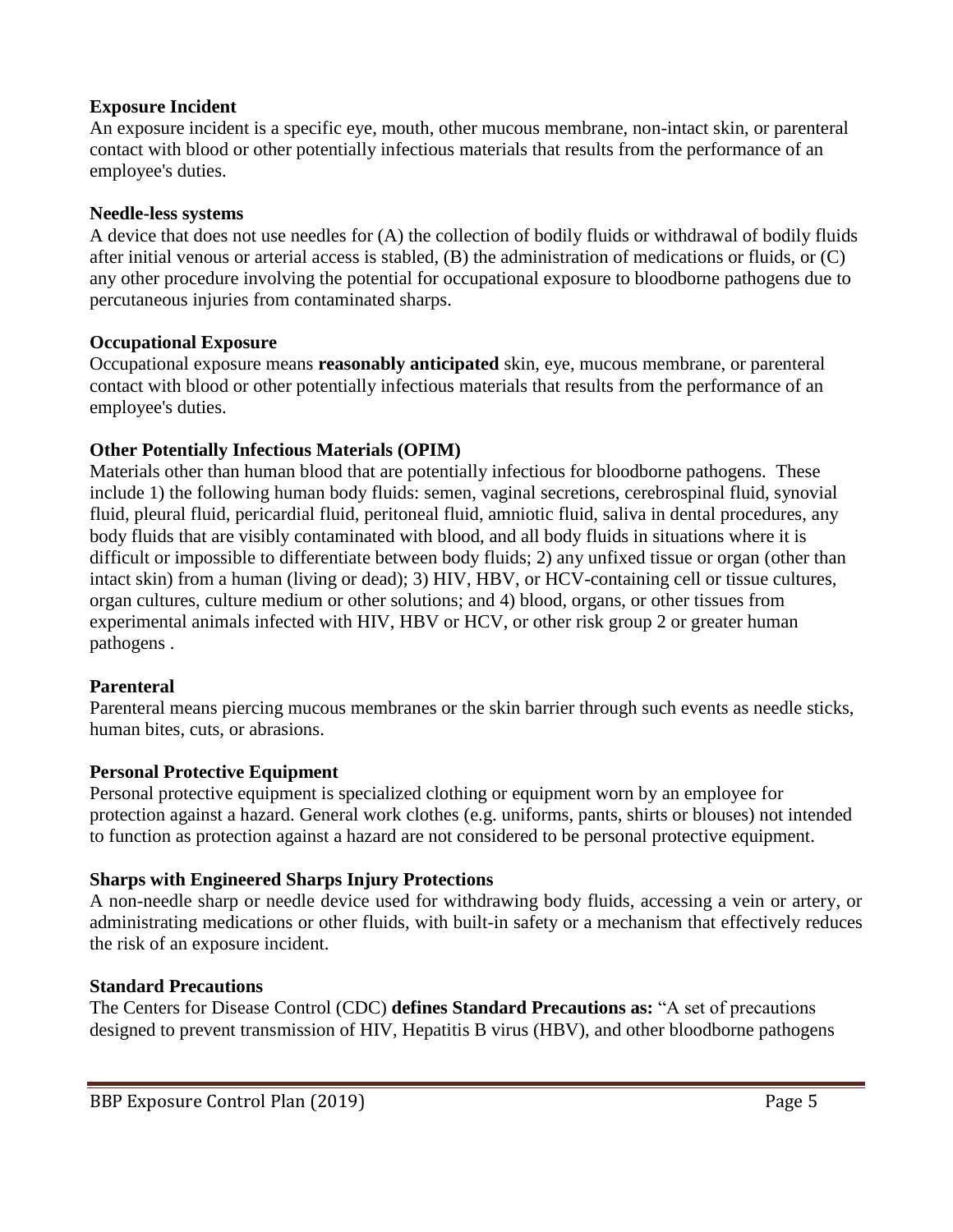when providing first aid or health care. Under standard precautions, blood and certain body fluids of all patients are considered potentially infectious for HIV, HBV and other bloodborne pathogens."

#### **Universal Precautions**

Universal Precautions are an approach to infection control. According to the concept of Universal Precautions, all human blood and certain human body fluids are treated as if known to be infectious for HIV, HBV, HCV and other bloodborne pathogens.

#### **Work Practice Controls**

Work Practice Controls are those practices that reduce the likelihood of exposure by altering the manner in which a task is performed (e.g., prohibiting recapping of needles).

### **RESPONSIBILITIES**

- **Department chairpersons and/or directors** are responsible for ensuring that all workers in departments and divisions are compliant with the UCF ECP.
- **Faculty members, principal investigators or laboratory supervisors** are responsible for ensuring that the requirements and procedures outlined in this ECP that are applicable to their individual work areas are carried out.
- **Employees** are responsible for reporting exposures to their supervisors and complying with all components of the ECP.
- **All UCF health care facilities** are responsible for complying with the requirements stated in the OSHA BBP Standard, 29 CFR 1910.1030 and administer this ECP or develop and follow their own plan that aligns with this ECP and the OSHA BBP Standard.
- **Environmental Health & Safety (EHS)** is responsible for reviewing and overseeing the ECP. This includes coordinating compliance efforts for UCF, acting as a consultant for departments and clinical facilities regarding implementation and enforcement, evaluating work practices and personal protective equipment, providing educational materials to departments, tracking employee training, and tracking medical monitoring.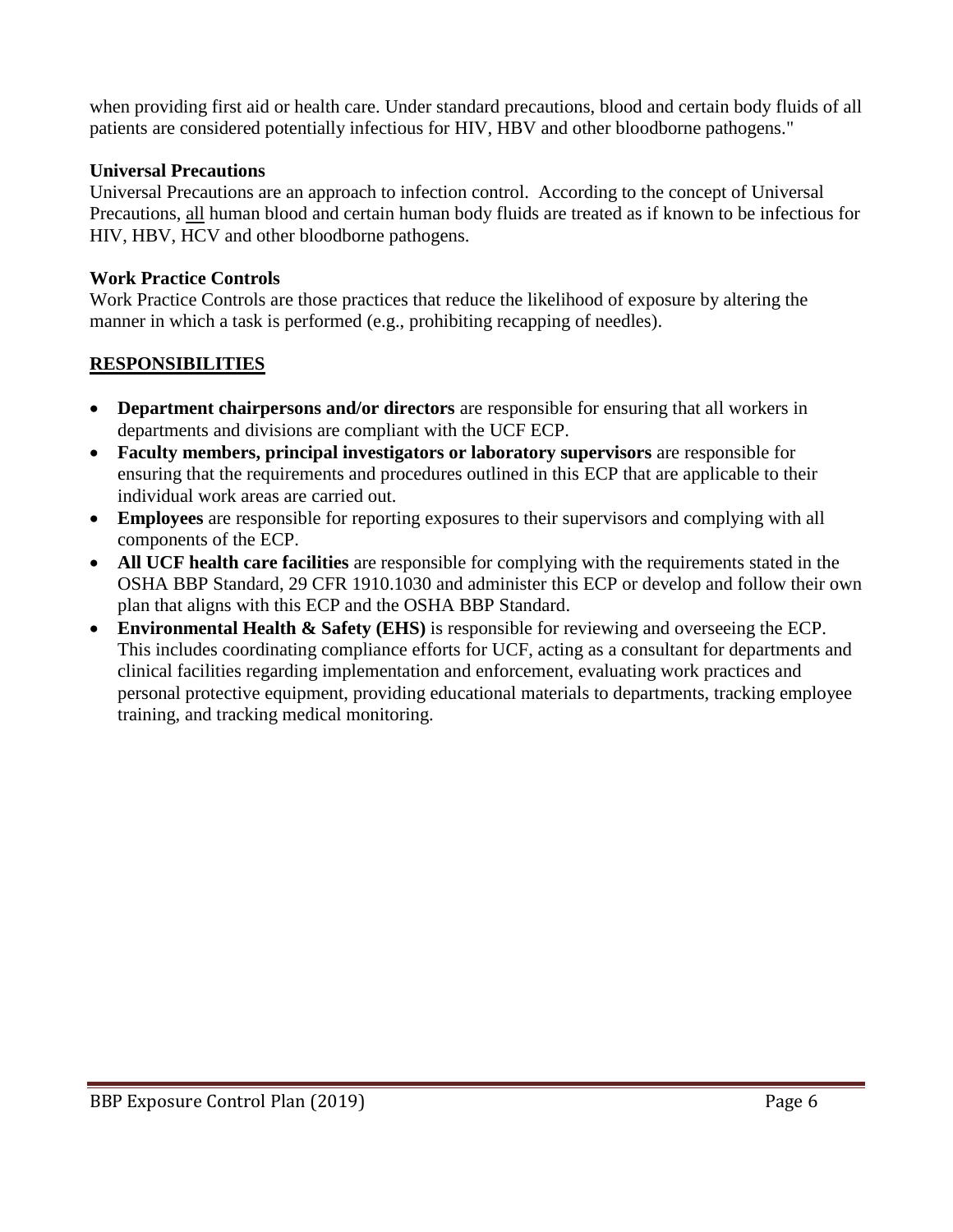#### **EXPOSURE DETERMINATION**

In order to determine the potential for occupational exposures to bloodborne pathogens, specific tasks and procedures of the workers must be examined. The following table can be used as a guide for determining potential occupational exposure in the workplace.

| <b>Occupations</b>                                                    | <b>Potential Exposures</b>                                                                                            |  |
|-----------------------------------------------------------------------|-----------------------------------------------------------------------------------------------------------------------|--|
| Research/Clinical laboratory personnel<br>including animal facilities | Infectious materials (BBP), cuts, needle-<br>sticks, splashes, bites, biological spills,<br>handling infectious waste |  |
| Infectious waste handlers                                             | Handling containers of infectious waste                                                                               |  |
| <b>University Police</b>                                              | Crime scene, bitten by suspect, contact with<br>sharp objects during a search or scuffle                              |  |
| Clinical Staff (physicians, nurses,<br>phlebotomists)                 | Needle-sticks, infectious materials (BBP),<br>handling infectious waste                                               |  |
| Housekeeping                                                          | Cleaning blood spills, dried blood, handling<br>infectous materials, needle-sticks                                    |  |
| Maintainance workers/plumbers                                         | Working in areas where BBP contamination<br>is present                                                                |  |
| <b>Athletics</b>                                                      | Cleaning and dressing wounds, performing<br>first-aid or CPR                                                          |  |
| <b>Anatomy Laboratory</b>                                             | Infectious materials, cuts, splashes,<br>biological spills                                                            |  |
| Forensics                                                             | Infectious materials (BBP), needle-sticks,<br>biological spills                                                       |  |

#### **EXPOSURE PREVENTION**

• Universal Precautions

Universal Precautions will be observed to prevent contact with blood or other potentially infectious materials. Under circumstances in which differentiation between body fluid types is difficult or impossible, all body fluids shall be considered potentially infectious materials.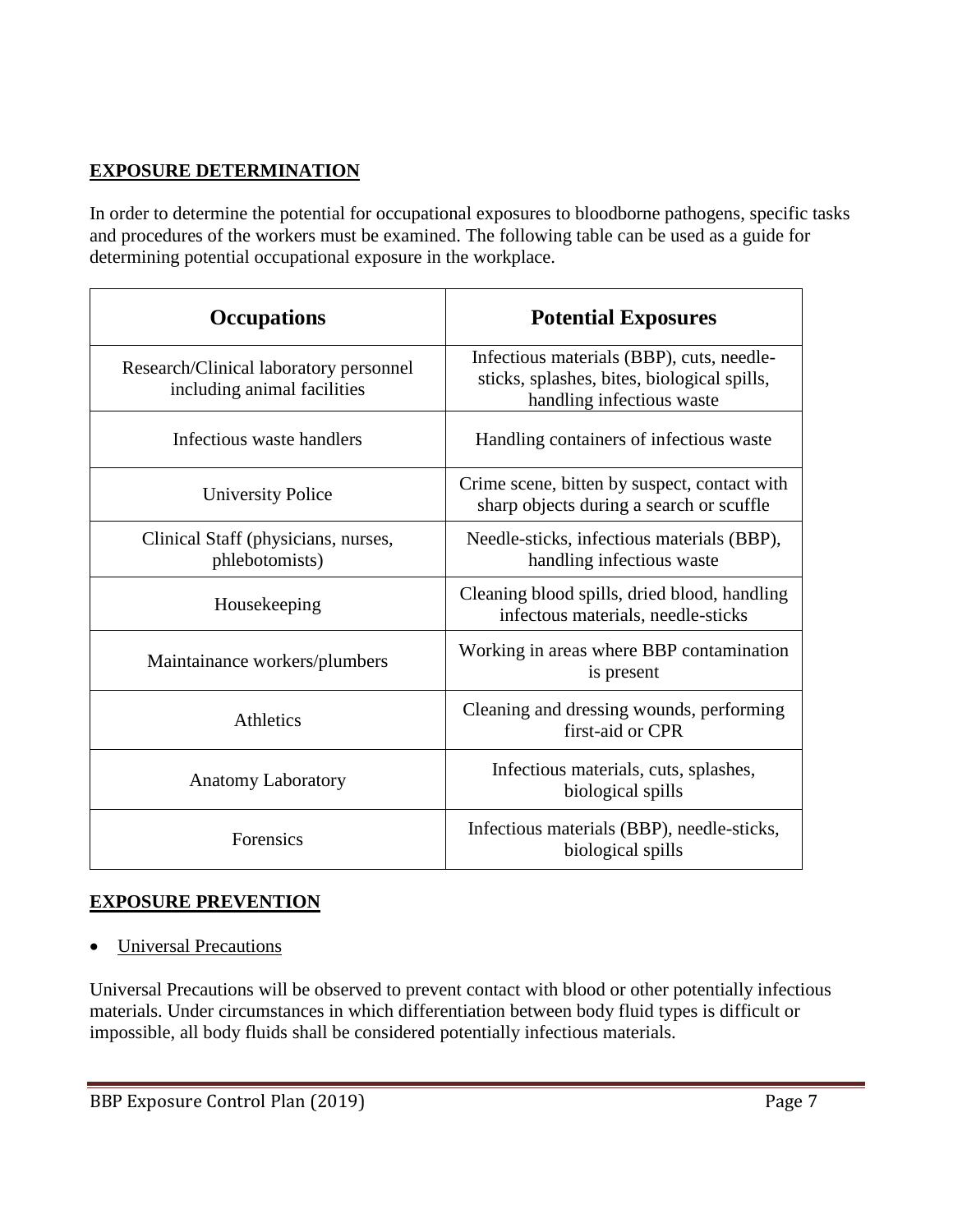The following shall be practiced to control and prevent occupational exposure to BBP:

- o Hands must be washed before leaving the room where the work was conducted. If soap and water are not available immediately, hand sanitizer must be used as an interim measure.
- o Gloves must be worn when there is contact with blood, body fluid, tissue, mucous membrane or contaminated surfaces.
- o Protective clothing, eye and face protection must be worn when splash, spatter or aerosolization of blood or OPIM is possible.
- o Sharps must be carefully handled, properly collected and disposed using a sharps container.
- Engineering Controls

Engineering controls shall be used to eliminate or minimize employee exposure. These controls shall be examined and maintained or replaced on a regular schedule to ensure their effectiveness.

- o *Biological safety cabinets* (BSC) must be utilized for personnel, product, and environment protection for procedures that may create aerosols. It is imperative that BSC certification takes place prior to use in the laboratory, whenever the BSC is moved, and at least annually to ensure that the BSC is working properly.
- o *Hand washing sinks* shall be provided and maintained with adequate supplies by the employer. The sinks must be readily accessible to employees.
- o *Eye wash stations* must be easily accessible and functional.
- o *Sharps containers* must be used and readily accessible where sharps are stored, handled, or reasonably anticipated to be encountered. These containers must meet the following criteria: 1) closable, 2) puncture resistant, 3) leak proof on sides and bottom, and 4) properly labeled.
- **Work Practices**

Work practice controls shall be used to eliminate or minimize employee exposure.

- o Hand washing shall be performed after removal of gloves and after contact with blood or OPIM.
- o Eating, drinking, smoking, and applying cosmetics or handling contact lenses is strictly prohibited in areas where there is potential for occupational exposure to BBP. Food shall not be stored in refrigerators, cabinets, or in areas where there is a potential for BBP exposure.
- o Mouth pipetting or suctioning of blood or other potentially infectious materials is prohibited.
- o All procedures will be conducted in a manner that will minimize splashing, spraying, splattering, and generation of droplets of blood or other potentially infectious materials.
- o Safety-engineered sharp devices should be utilized whenever possible. Contaminated sharps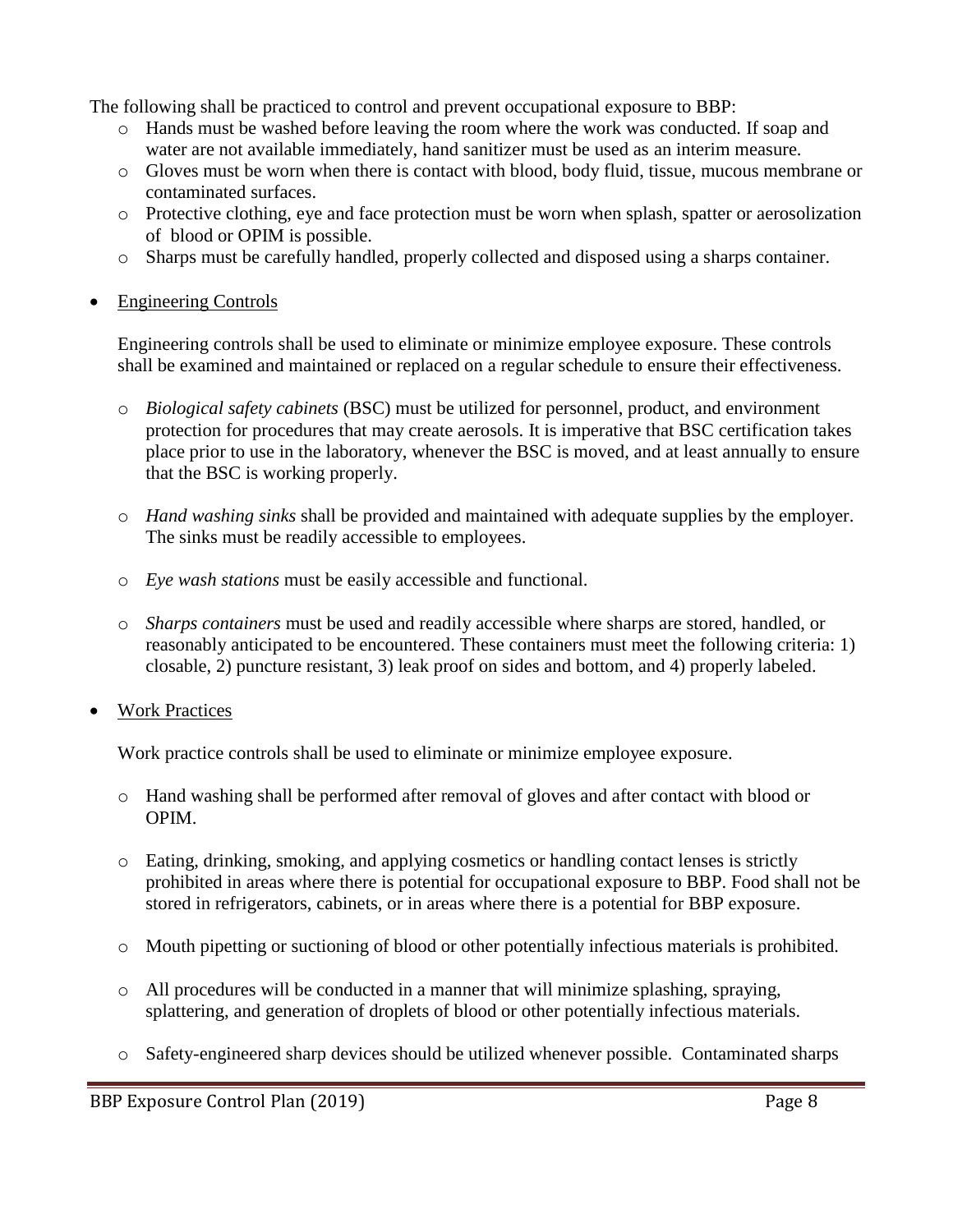and needles shall not be bent or recapped.

- o Immediately after use, contaminated sharps shall be placed in appropriate, puncture-resistant, leak-proof containers. These containers shall be labeled with the biohazard symbol.
- o Specimens of blood or other potentially infectious materials shall be placed in a container that prevents leakage during the collection, handling, processing, storage, and transport of the specimens. The container used for this purpose will be labeled or color-coded.
- o Any specimens that could puncture a primary container will be placed within a secondary container that is puncture resistant. If outside contamination of the primary container occurs, the primary container shall be placed within a secondary container that prevents leakage during the handling, processing, storage, transport, or shipping of the specimen.
- Personal Protective Equipment (PPE)

Departments shall provide, at no cost to the employee, personal protective equipment when appropriate. This equipment must be readily available and accessible to users, and must include, but not be limited to, the following:

- o *Disposable gloves* shall be worn to protect hands from contact with blood or OPIM. The gloves shall be replaced when contaminated, torn or punctured. Persons allergic to latex shall be offered alternatives such as latex free or nitrile gloves. Non-disposable utility gloves can also be used when appropriate (these may be decontaminated for reuse as long as the integrity of the glove is not compromised). Vinyl gloves shall not be used in research laboratories. All cuts or open wounds must be covered before donning gloves, and jewelry may not be worn under gloves.
- o *Protective clothing* (*gowns, laboratory coats, aprons, etc*.) shall be appropriate to the task being performed and the degree of exposure anticipated. In situations when gross contamination can be reasonably anticipated, surgical caps and shoe covers must be provided and used. When other than disposable protective clothing is provided; cleaning and laundering must be performed according to the section on *Laundry* (see below) and must be provided by the department at no cost to the employee.
- o *Face protection* sufficient to shield the eyes, nose, and mouth from splashes, sprays, splatters, or droplets of potentially infectious materials, must be worn when contamination can be reasonably anticipated.

Repair or replacement of the items listed above must be maintained for their effectiveness and must be provided and paid by the department.

There must be a designated area in each work setting for the dispensing, storage, cleaning and disposal of PPE. Contaminated PPE that is not immediately decontaminated shall be clearly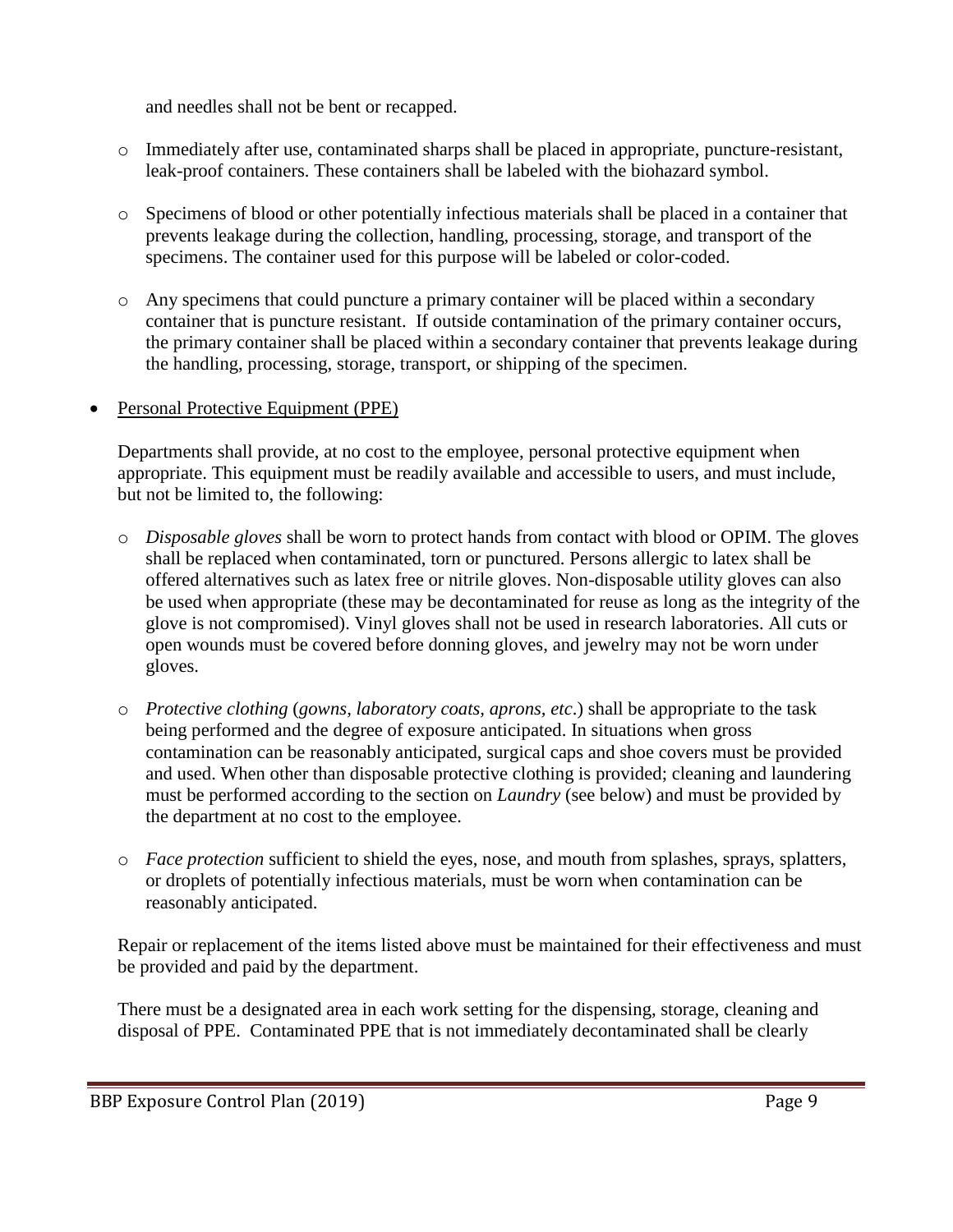designated and treated as biomedical waste. All PPE must be removed before leaving the work area.

#### *Closed-toe shoes and long pants shall be worn at all times in laboratory/clinical areas and all animal housing or procedure areas at UCF.*

- Housekeeping
	- o All contaminated work surfaces must be decontaminated after completion of procedures and immediately, or as soon as feasible, after any spill of blood or OPIM, as well as at the end of the work shift if the surface may have become contaminated since the last cleaning. Any disinfectant used for decontamination must be registered with the EPA for that use.
	- o Broken contaminated glassware must not be picked up directly with hands. Use dustpans, hand brooms, or forceps and tongs to pick up broken glassware.
	- o Reusable sharps that are contaminated with blood or other potentially infectious materials shall not be stored or processed in a manner that requires employees to reach by hand into the containers where these sharps have been placed.
- Vacuum Lines

Vacuum lines will be protected with liquid disinfectant traps and HEPA filters or filters of equivalent or superior efficiency. Filters must be checked routinely and maintained or replaced as necessary.

• Biomedical Waste

All biomedical waste shall be disposed according to the State of Florida Regulation, FAC 64E-16 (refer to UCF Biosafety Manual and the EHS biomedical waste training program).

• Laundry

Disposable lab coats, gowns, towels or other garments that are contaminated or potentially contaminated with blood or OPIM shall be disposed of as biomedical waste. Contaminated laundry must be placed in a bag or a container which is labeled with the biohazard symbol. Contaminated laundry must not be sorted or rinsed at the location of use. Employees who have contact with contaminated laundry must wear protective gloves and other appropriate PPE. Where contaminated laundry is generated, the supervisor is responsible for emplementing a SOP for treatment and handling of contaminated laundry.

• Labeling

Warning labels must be affixed to any containers used to store, transport or ship blood or OPIM including containers of regulated waste, refrigerators and freezers. Equipment contaminated with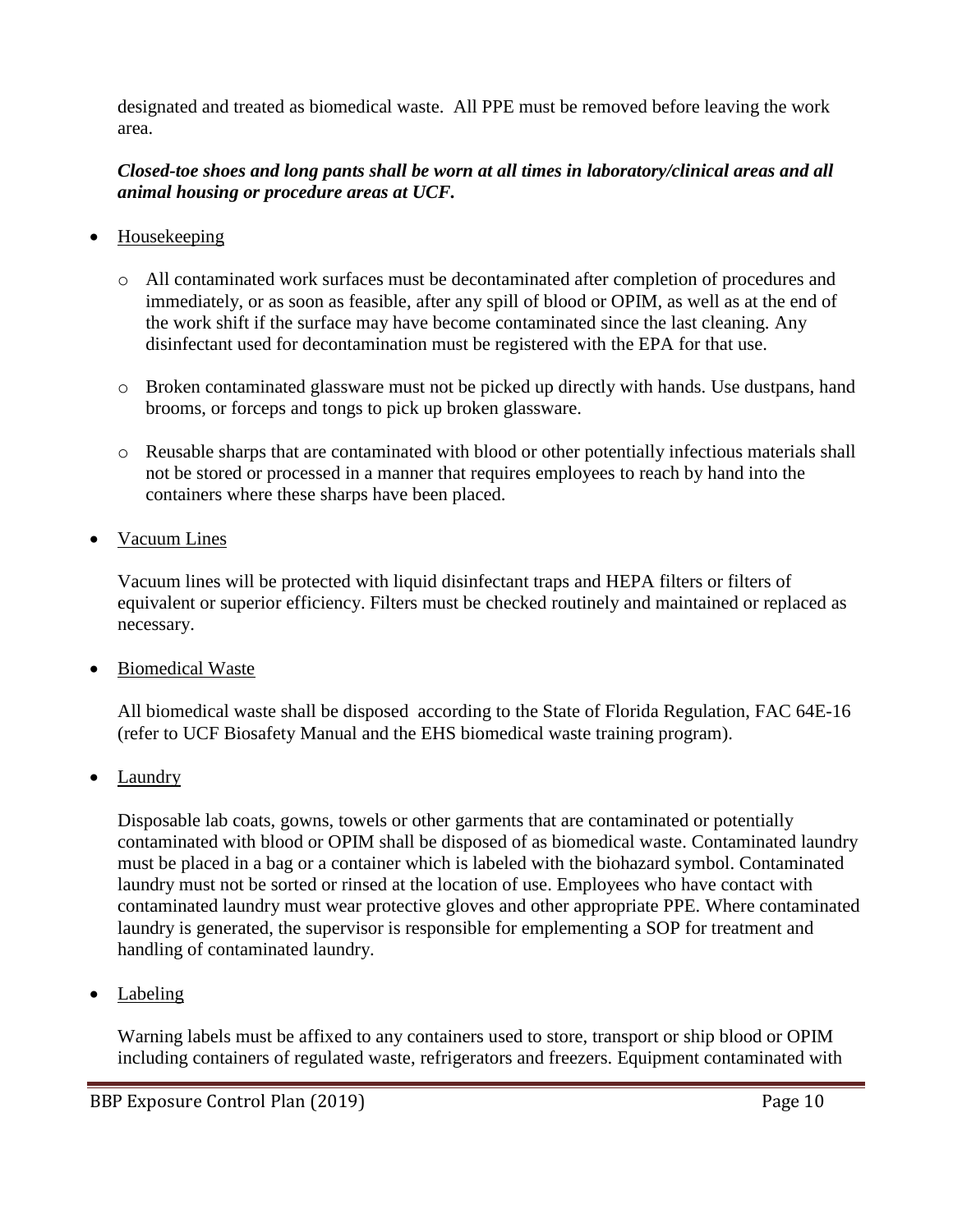blood or OPIM should be also labeled. The biohazard warning labels must consist of the international biohazard symbol in red with lettering or symbols in a contrasting color. In addition, the labels must be affixed by wire, adhesive or other methods that prevent their loss or unintentional removal.

#### • Shipping of Infectious Materials

Shipping of all potentially infectious materials must be packaged and transported according to applicable Federal regulations (42 CFR 71, 72 and 49 CFR 173.386-172.388). Refer to UCF Laboratory Safety Manual, Biosafety Manual and Hazardous Material Shipping Policy. All personnel shipping hazardous materials are required to receive proper training to perform this task. This training must be documented and refreshed triannually.

#### • Spill Procedures

All surfaces, tools, equipment and other objects that come in contact with blood or OPIM must be decontaminated and /or sterilized after use.

If a spill involving blood or OPIM occurs, the following procedure should be followed to safely and effectively decontaminate the affected area:

- 1. Alert others in the area, isolate the area to prevent others from entering the area until the spill and affected area has been contained and properly decontaminated.
- 2. Notify supervisor or PI and instruct personnel with injuries or overt contamination to advise the supervisor or PI, and follow the exposure procedures and incident reporting procedures described in the Exposure Management section located on the following page.
- 3. If not currently wearing appropriate PPE, don appropriate PPE including lab coat, disposable gloves, and eye and face protection. Collect spill clean-up supplies.
- 4. If sharps or broken glass is involved, collect sharps first to prevent injury during the spill clean-up. Using tongs, forceps, or broom and pan, clean up broken glass and other sharps and place them into an appropriate container. **Never touch broken glass or sharps with your hands.**
- 5. Place absorbent material over the spill being certain to cover any and all areas affected by the spill. Using an appropriate disinfectant, pour form the perimeter of the spill inwards and be certain to saturate all areas of the spill with disinfectant. Allow for the appropriate contact time as listed in the manufacturer's instructions. If using freshly prepared 10% bleach solution, allow 20 minutes for decontamination.
- 6. After the contact time has elapsed, use the tongs to clean up the spill and dispose the absorbent material properly as biomedical waste. Disinfect the area one last time and absorb the disinfectant with paper towels and dispose as biomedical waste. Wipe the area with water or 70% ethanol to remove residual disinfectant. Dry the area with absorbent material and dispose as biomedical waste.
- 7. Inspect the area after cleaning for any remaining broken glass or sharps. Doff your PPE properly and wash your hands.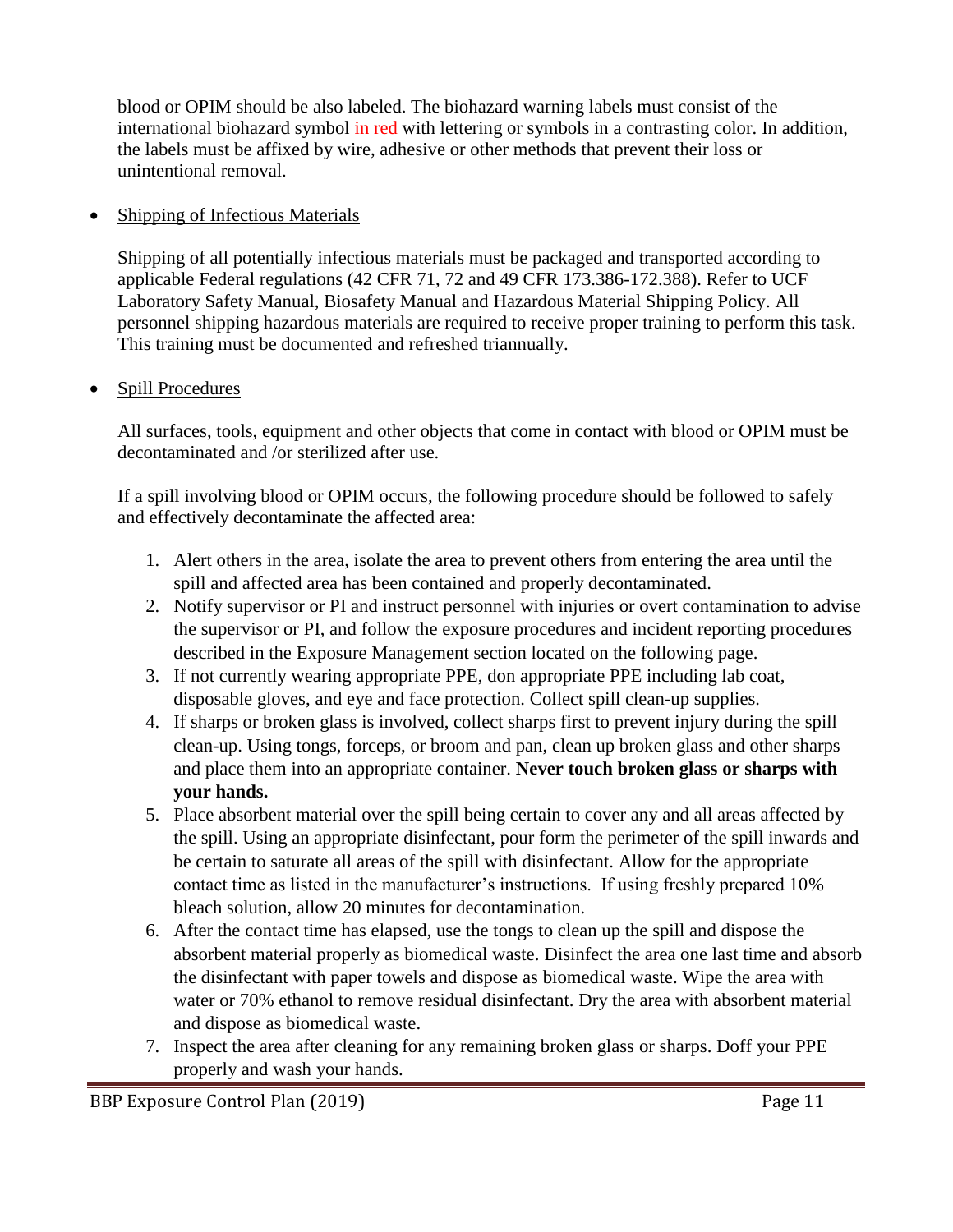• Hepatitis B Vaccination and Record Keeping

The hepatitis B vaccination series is offered at no cost to any UCF personnel identified as at-risk for occupational exposure to bloodborne pathogens. All vaccine refusals must be documented by the workers by signing the declination statement on the Hepatitis B Vaccine Series (Appendix A). Declination forms will be maintained by EHS. Refusal of the vaccine is not final, and the worker may request vaccination at any future time. Employee medical records will be maintained by the Medical Service Provider for the duration of employment, plus 30 years.

### **EXPOSURE MANAGEMENT**

- Exposure Procedures
	- o In case of an emergency, dial 911.
	- o If a worker sustains a potential exposure to bloodborne pathogens, human blood and body fluids or OPIM, immediate first aid should be initiated before leaving the worksite.
		- Contaminated skin including needlesticks should be thoroughly washed for fifteen (15) minutes before leaving the worksite.
		- Contaminated eyes and mucous membranes should be irrigated for fifteen (15) minutes using an eye wash or a drench hose.
	- o Notify supervisor immediately.
	- o Notify Work Control (407-823-5223).
	- o For employees and volunteers, notify AmeriSys at 1-800-455-2079 to initiate post-exposure evaluation. Information and instructions for Worker's Compensation can be found at <http://hr.ucf.edu/current-employees/compliance-information/workers-compensation-2/>
	- o For students, report to the Student Health Services for post-exposure evaluation. For after hours care, refer to the Student Health Services website<https://shs.sdes.ucf.edu/afterhours>
- Incident Reporting

All incidents, accidents, injuries, and potential exposures involving BBP, human blood and body fluids, and OPIM shall be reported to EHS by submitting an Accident-Incident report (found at ehs.ucf.edu under "Forms"). This report must be completed by the primary investigators, lab manager, teaching assistant, instructor or a supervisor within 24 hours.

## **TRAINING AND DOCUMENTATION**

All workers with reasonably anticipated exposure to bloodborne pathogens shall receive annual training regarding the prevention and control of bloodborne pathogens. Additionally, any personnel working in research or clinical laboratories may require additional training such as biosafety and biomedical waste training. All questions regarding this policy should be submitted to EHS.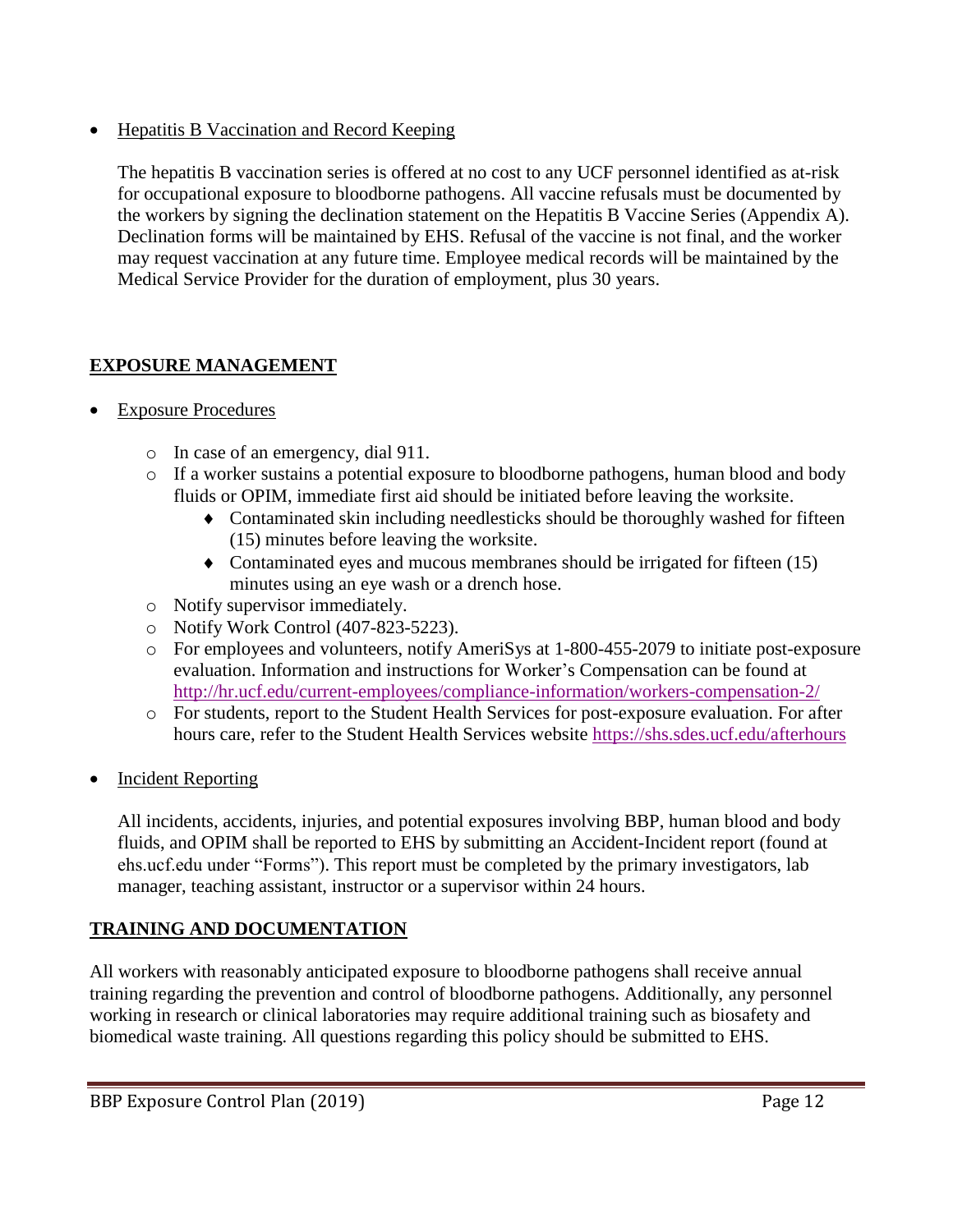All training records are maintained by EHS in an online database. If a department chooses to provide BBP training to their employees, the training must be approved by EHS. In addition, the department is reponsible for providing annual training records to EHS so that they are updated in the online database.

#### **REVIEW OF Bloodborne Pathogen Exposure Control Plan (ECP)**

EHS is responsible for reviewing the ECP and updating it annually. The Exposure Control Plan shall also be updated whenever necessary to reflect new or modified tasks, and procedures which affect occupational exposure and to reflect new or revised employee positions with occupational exposure.

#### **REFERENCE**

OSHA BBP 29 CFR 1910.1030:

[https://www.osha.gov/pls/oshaweb/owadisp.show\\_document?p\\_id=10051&p\\_table=STANDARDS](https://www.osha.gov/pls/oshaweb/owadisp.show_document?p_id=10051&p_table=STANDARDS)